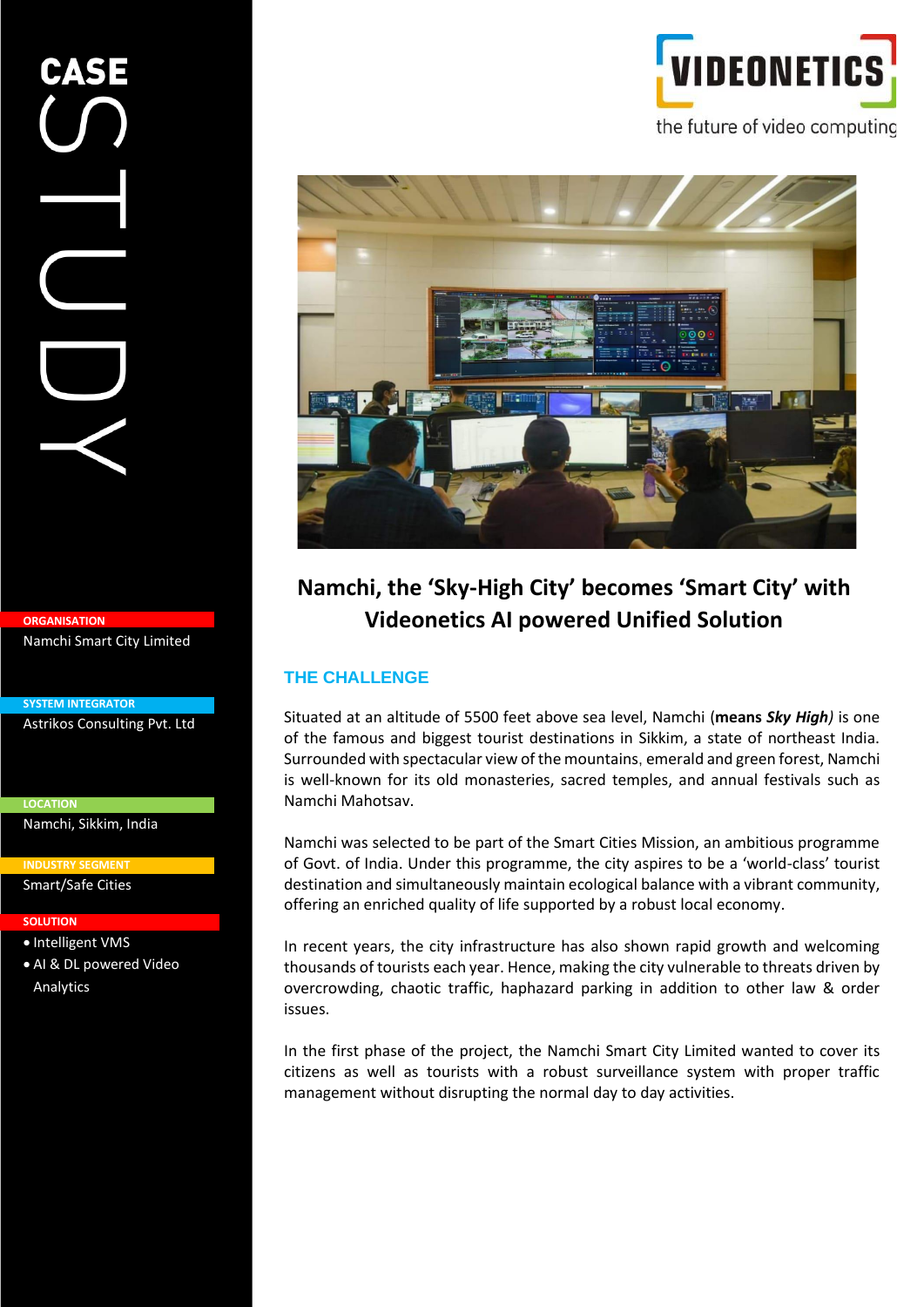

# **THE SOLUTION**

After thorough assessment of the requirements and consequent discussions with the officials of Namchi Smart City Limited, Videonetics designed modular and scalable unified solution, based on its Intelligent VMS and AI & DL powered Video Analytics, aimed to ensure continuous monitoring, efficient traffic monitoring, quicker response times and faster access to evidence in case of investigations and law & order management.

### *Eyeing on every corner of the city*

A group of over 120 IP Cameras have been installed at the important locations to monitor the entry and exit points connecting to the city, public ways, transport hubs, tourist attractions, markets, streets, traffic junctions to name a few. Now, security operators can easily view and manage citywide deployed IP cameras with intuitive interface of Videonetics Intelligent VMS, having complete situational awareness and can respond smartly to critical situations. Moreover, the smart navigation feature of Intelligent VMS allows simultaneously viewing of the live and the recorded videos in the same interface, which helps in prompt investigation of past activities without taking their eye off from the current incidents.

#### *Parking and Directional Analytics*

Namchi being a hilly terrain, has narrow roads with limited scope of turning it into broader ones, the authorities used to manage the traffic by declaring some of the roads as one-way carriage. Frequently, the city faced chaotic traffic congestion and accidents, due to unauthorized parking and wrong-way driving. To address such concerns, Videonetics Artificial Intelligence powered video analytics including No Parking Detection and Wrong-Way Movement Detection, were deployed to detect such situations. Operators are notified as soon as any vehicle is parked in a restricted zone and if any vehicle moves in the wrong direction.

The Videonetics unified solution empowers command control operators to receive realtime insights from the city and upon recognition or prediction of unusual behaviour, they receive an immediate alert and notify the authorities.

## *Centralized view of the city*

Videonetics Intelligent VMS and Video Analytics application are seamlessly integrated with Namchi Operations Center (NOC), an Integrated Command Control Center (ICCC), to simplify the response coordination between stakeholders and speeding up incident resolution. Working in conjunction with city administration, control room operators can switch from camera to camera using dynamic maps, empowers them to obtain critical event information as well as manage emergency situations by alerting respective stakeholders for quick action. And when necessary, Videonetics unified solution makes it possible to share forensic videos across departments, facilitating more collaborative and successful response efforts.